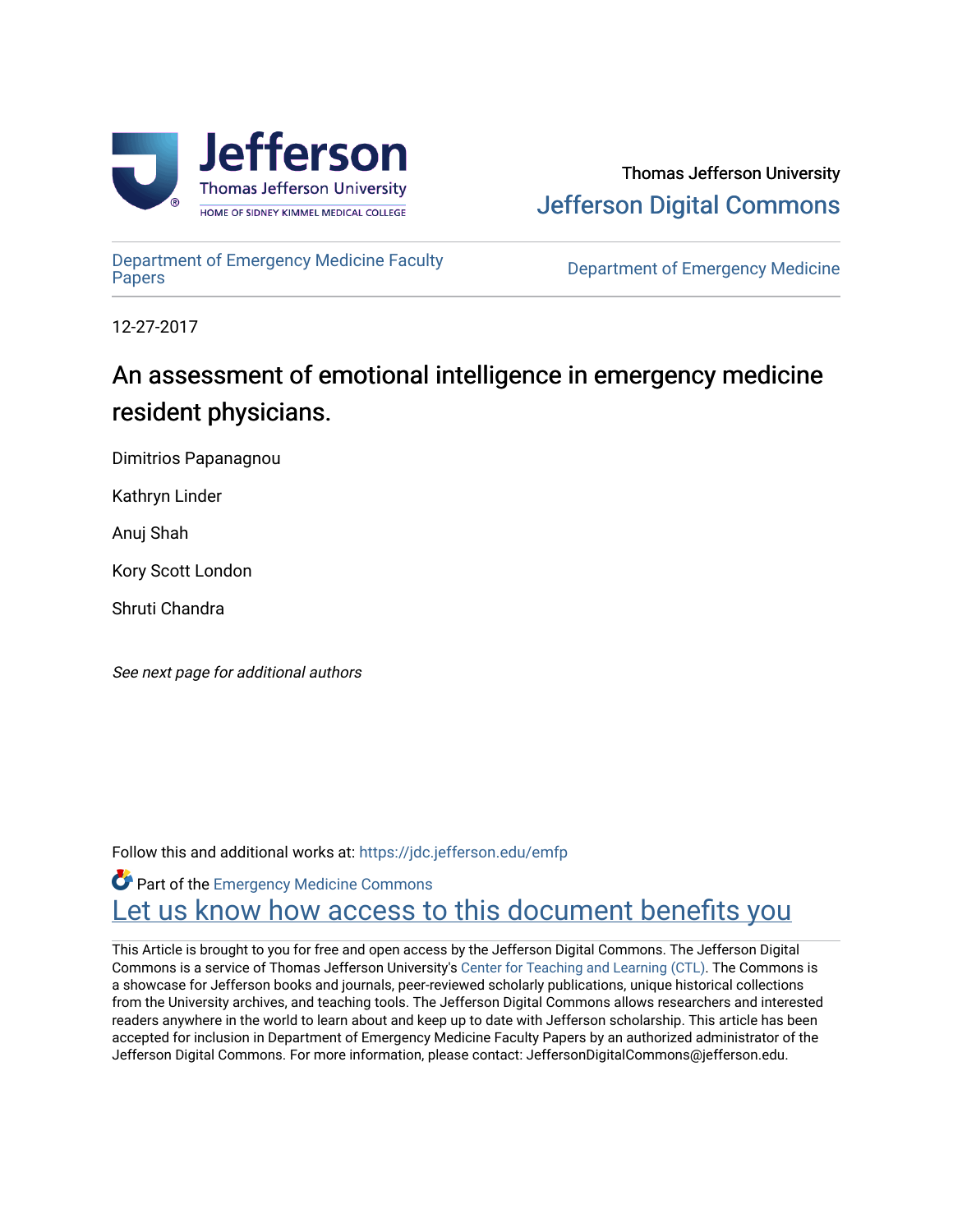## Authors

Dimitrios Papanagnou, Kathryn Linder, Anuj Shah, Kory Scott London, Shruti Chandra, and Robin Naples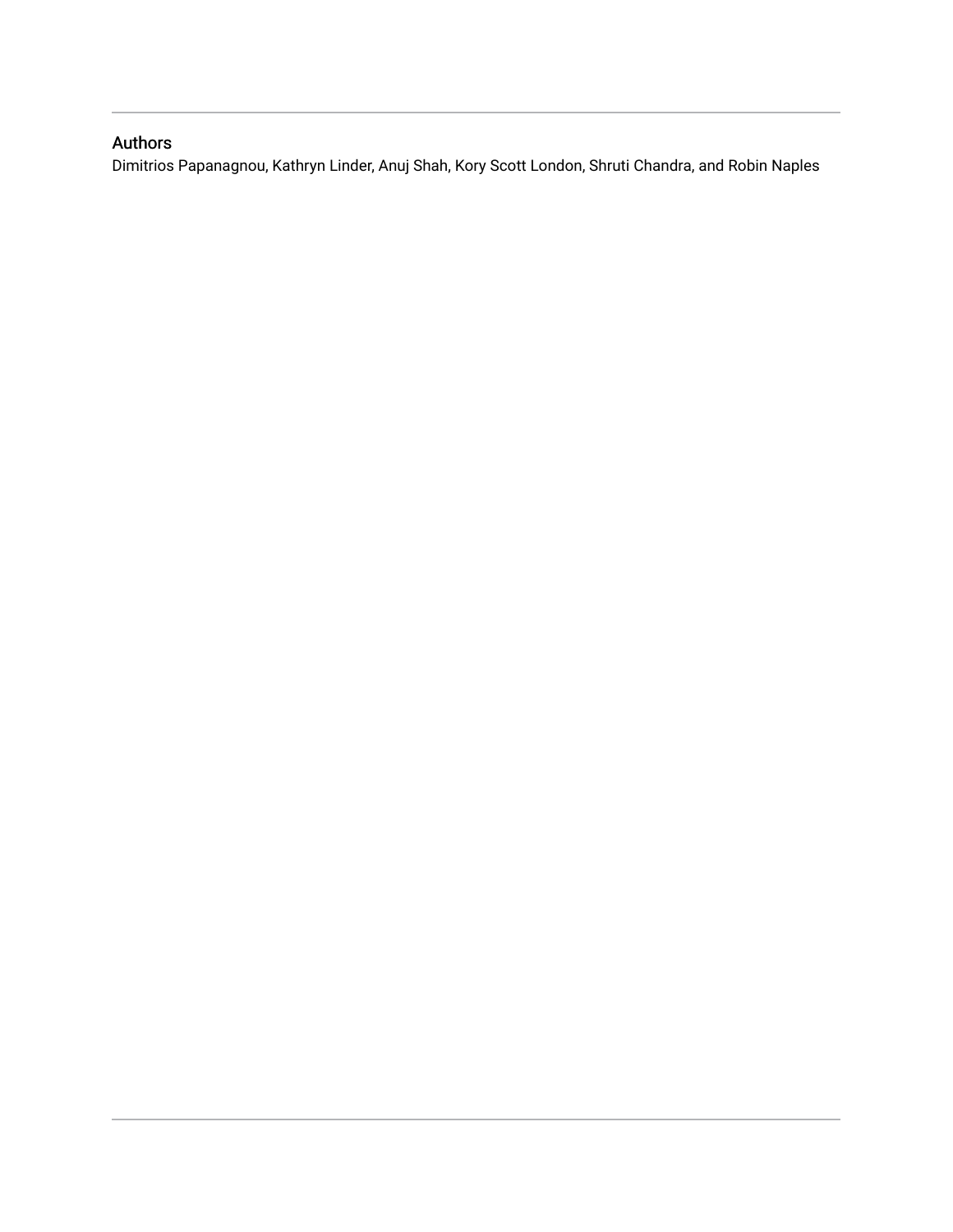# An assessment of emotional intelligence in emergency medicine resident physicians

**Dimitrios Papanagnou1, Kathryn Linder2, Anuj Shah1**, **Kory Scott London1, Shruti Chandra1,**

#### **Robin Naples1**

1 Department of Emergency Medicine at Thomas Jefferson University, Philadelphia, Pennsylvania, USA 2 Sidney Kimmel Medical College of Thomas Jefferson University, Philadelphia, Pennsylvania, USA

Correspondence: Dimitri Papanagnou, Department of Emergency Medicine, Sidney Kimmel Medical College at Thomas Jefferson University, USA. Email: Dimitrios.Papanagnou@jefferson.edu

*Accepted: December 11, 2017*

## **Abstract**

**Objectives:** To define the emotional intelligence (EI) profile of emergency medicine (EM) residents, and identify resident EI strengths and weaknesses.

**Methods:** First-, second-, and third-year residents (postgraduate years [PGY] 1, 2, and 3, respectively) of Thomas Jefferson University Hospital's EM Program completed the Emotional Quotient Inventory (EQ-i 2.0), a validated instrument offered by Multi-Health Systems. Reported scores included total mean EI, 5 composite scores, and 15 subscales of EI. Scores are reported as means with 95% CIs. The unpaired, two-sample t-test was used to evaluate differences in means. **Results:** Thirty-five residents completed the assessment (response rate 97.2%). Scores were normed to the general population (mean 100, SD 15). Total mean EI for the cohort was 103 (95%CI,100-108). EI was higher in female (107) than male (101) residents. PGY-2s demonstrated the lowest mean EI (95) versus PGY-1s (104) and PGY-3s (110). The difference in PGY-3 EI (110; 95%CI,103-116) and PGY-1 EI (95,

95%CI,87-104) was statistically significant (unpaired t-test, p<0.01). Highest composite scores were in interpersonal skills (107; 95%CI,100-108) and stress management (105; 95%CI,101-109). Subscale cohort strengths included self-actualization (107); empathy (107); interpersonal relationships (106); impulse control (106); and stress tolerance (106). Lowest subscale score was in assertiveness (98). Self-regard (89), assertiveness (88), and independence (90) were areas in which PGY-2s attained relatively lower scores (unpaired t-test, p<0.05) compared to their peers and the general population. PGY-3's scored highest in nearly all subscales.

**Conclusions:** The EQ-i offers insight into training that may assist in developing EM residents, specifically in self-regard, assertiveness, and self-expression. Further study is required to ascertain if patterns in level of training are idiosyncratic or relate to the natural maturation of residents.

**Keywords:** Emotional intelligence, resident, wellness, graduate education, training

## **Introduction**

Emotional Intelligence (EI) has been broadly defined as one's ability to identify and manage his or her emotions and those of others. <sup>1</sup> First recognized for its value in the business arena, EI has recently been applied to clinical medicine given its ties with academic and professional leadership, enhanced job performance, stress management, and emotional well-being.2 EI has been a cited key determinant promoting resilience among health professionals against burnout.<sup>3,4</sup> Physicians who are better at expressing emotions had patients rate them as more caring, sensitive, and better at listening.<sup>5</sup> Similarly and importantly in the era of physician metrics, patient satisfaction is strongly correlated to emotionally expressive nonverbal behaviors.<sup>4-6</sup> Physicians are often faced with the challenge of perceiving and responding to

their own emotions, as well as those of their patients and multidisciplinary teammates. Further understanding the internal thoughts and interlacing emotions a provider experiences is warranted, as it has the potential to improve patient care through enhanced communication and professionalism.<sup>1</sup>

The practice of emergency medicine is rooted in teambased health delivery. EM physician responsibilities include, but are not limited to, effectively communicating and properly empathizing with patients, families and their care teams; coordinating care with other providers; and expeditious, holistic decision making. Considering the degree to which EM physicians are expected to rapidly make highstakes decisions, foster interpersonal relationships, and

439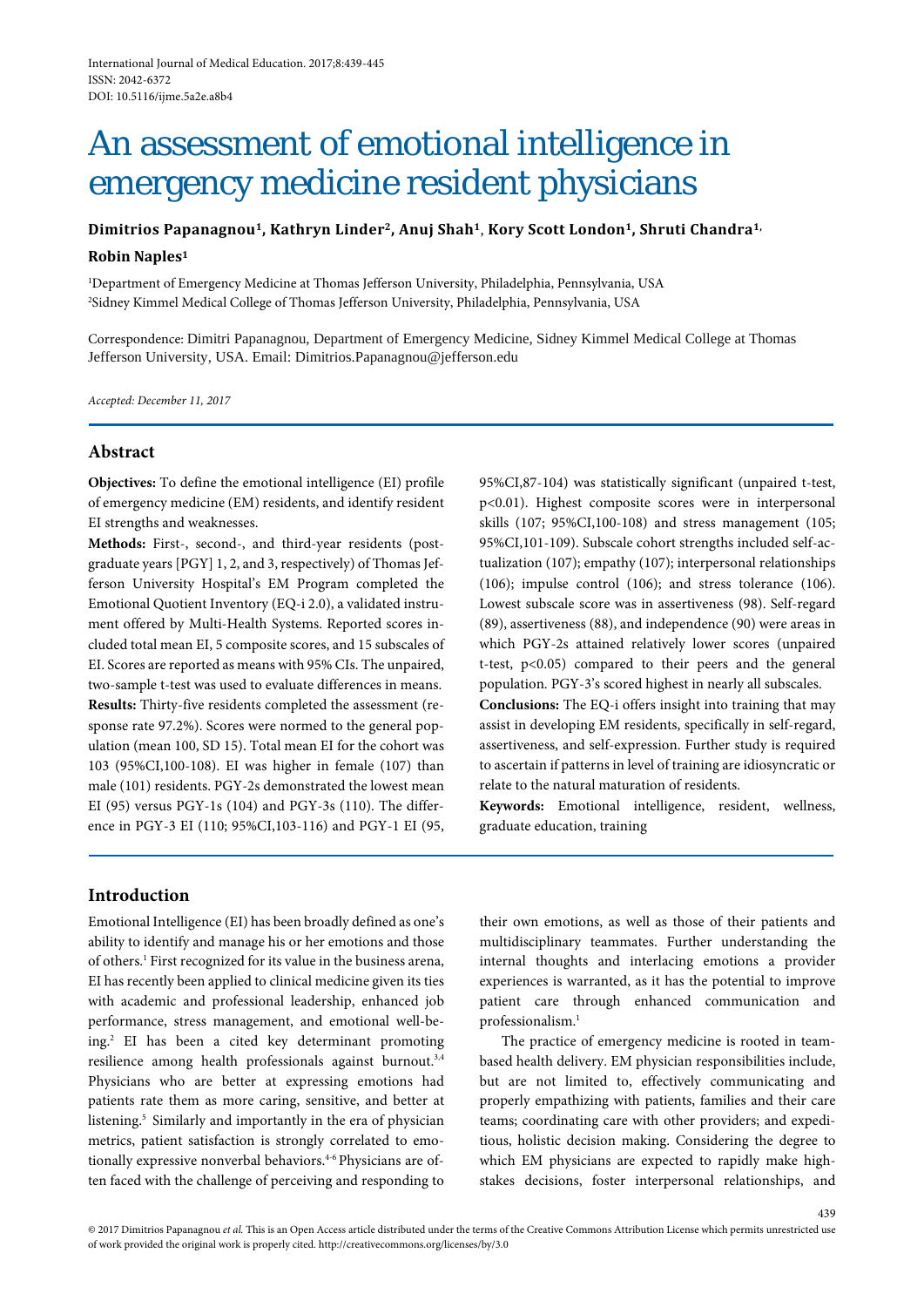effectively manage stress in the clinical learning environment of the emergency department (ED), the role EI plays in EM physician success cannot be taken lightly.

Front-line physicians who work in the ED and other acute care settings are at the top the list on physician burnout rates.1 Physician suicide continues to be a major challenge for the medical profession, and residents are not spared from this tragedy. EI has been shown to be essential to successfully cope with stress, as well as to create the foundation of sound mental and physical health.7-9 Therefore, the intersection of EI, mental health, and coping abilities underscores the timeliness and importance of better understanding resident EI to promote and inform educational wellness interventions.

No prior studies to date have assessed emotional intelligence exclusively in EM residents, specifically discrepancies in EI across years in training. Recent studies have included investigations of EI in residents of obstetrics and gynecology (OBGYN), orthopedics, otolaryngology, pathology, pediatrics, and general surgery residency programs.<sup>1,10-13</sup> If trends in EM resident trainees do exist, potential training interventions may be appropriately designed to support wellness and address EI. The authors sought to reveal findings that would potentially direct future residency training, curriculum development, and educational programming to prospectively address physician self-awareness and efficacy. If done successfully, such training interventions have the potential to improve wellness, provider-patient communication and, ultimately, health outcomes.

#### Table 1. Emergency medicine residents EI scores

| Residents              | n  | <b>Total El</b><br>(Mean $\pm$ SD) | 95% CI      |  |
|------------------------|----|------------------------------------|-------------|--|
| All                    | 35 | $103.3 + 13.5$                     | 98 8-107 7  |  |
| Female                 | 14 | $106 + 12$                         | 100.0-112.0 |  |
| Male                   | 21 | $101 + 15$                         | 95.0-108.0  |  |
| <b>PGY-1 Residents</b> | 12 | $104 + 16$                         | 95.0-114.0  |  |
| PGY-2 Residents        | 11 | $95 + 12^{*}$                      | 88.0-102.0  |  |
| PGY-3 Residents        | 12 | $110 + 8^{\circ}$ †                | 105.0-114.0 |  |

'Difference in mean total El scores between PGY-2 and PGY-3 residents<br>(PGY-2 < PGY-3) was observed to be statistically significant (unpaired t-test, p <0.01).<br>TDifference in mean total El scores between PGY-3 residents and significant (unpaired t-test, p <0.05).

The aim of the study was to objectively assess the emotional intelligence of a cohort of emergency medicine residents. Specifically, the authors sought to: a) objectively quantify competencies of EI by year of residency training (i.e., first-year residents [or post-graduate year, PGY, 1 residents]; second-year residents [or post-graduate year, PGY, 2 residents]; and third-year residents [or post-graduate year, PGY, 3 residents]); b) identify areas of resident strength and weakness by year of training across EI competency domains; c) determine if there is a statistically significant increase in EI across year of training; and d) identify any

The authors hypothesized that there are distinct EI competencies with which EM residents may already have mastery of, specifically in stress tolerance, flexibility, impulse control, interpersonal relationships, and empathy, as these are skills that are inherently part of traditional emergency medicine training. The authors also hypothesized that there may be statistically significant increases in composite EI with progressive advancement through residency training. Findings would be applied to inform future curricular development, optimize existing training programs, and create effective wellness interventions for trainees.

#### **Methods**

#### Study design and participants

This cross-sectional study was conducted at an urban EM residency training program. Study recruitment included all EM residents (i.e., post-graduate years [PGY] 1-3) at Thomas Jefferson University (TJU) Hospital in Philadelphia, Pennsylvania. There were no exclusion criteria for participation in this study. The Department of Emergency Medicine at TJU Hospital sponsors a three-year residency program accredited by the Accreditation Council for Graduate Medical Education (ACGME). There are thirty-six residents enrolled in the program.

EI was measured using a single electronic instrument, the EQ-i 2.0 (described below). Unique log-in accounts to access the instrument via a commercial website were sent to all participants' secure, Institutionally-sponsored e-mail addresses. Residents also completed an electronic consent form, followed by a demographic questionnaire that included their self-reported gender and level of residency training. Surveys were sent to residents in the month of February, which coincides with the middle of the residency academic year.

The study was reviewed by the Institutional Review Board (IRB) of the Sidney Kimmel Medical College of Thomas Jefferson University in Philadelphia, Pennsylvania. After IRB review, the study was deemed compliant with all ethical requirements, and was granted approval by the Board. All participants who completed the assessment did so anonymously; no identifying information was collected. The study did not involve animal or human tissue.

#### **Study instrument**

The EQ-i 2.0 is a psychometrically validated EI assessment tool derived from Bar-On's (1997) conceptual model of emotional intelligence (Multi-Health Systems, 2011).<sup>14</sup> The EQ-i 2.0 self-assessment is 133 items in length and takes approximately twenty minutes to complete. A participant is asked to read and respond to 133 statements by indicating his/her level of agreement using a 5-point Likert Scale (i.e., 1=never/rarely, 2=occasionally; 3=sometimes; 4=often; 5=always/almost always).15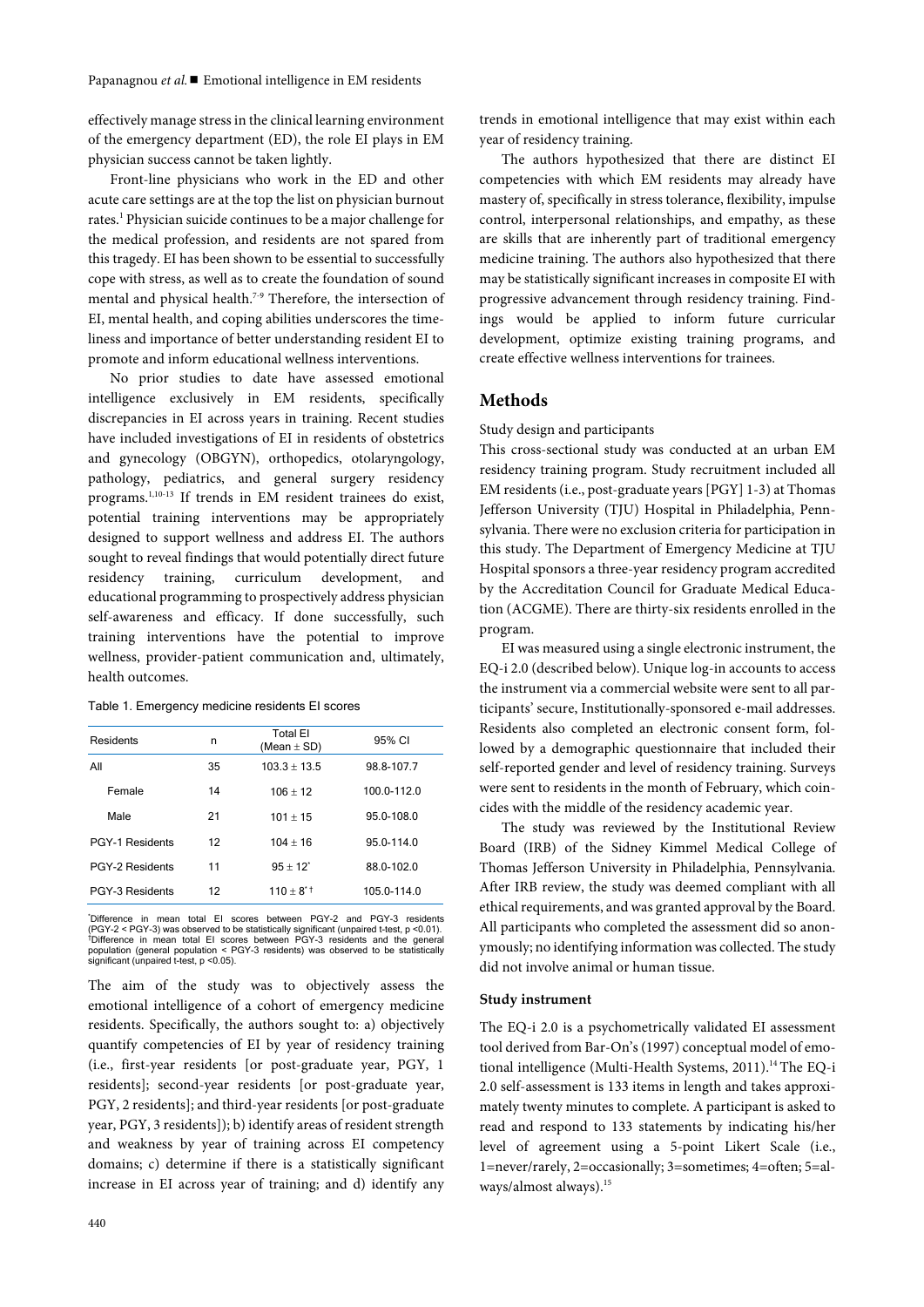The EQ-i 2.0 uses a normative sample of adults, which includes 4,000 self-report ratings from adults residing in the United States (90% of the sample) and Canada (10% of the sample). The EQ-i is based on data gathered from all 50 U.S. states and the District of Columbia, as well as from all ten Canadian provinces. The normative sample matches Census means and is highly representative of the North American general population.15 EQ-i scores are accompanied by respective computed 95% confidence intervals, and built-in correction factors to counter response bias.<sup>15,16</sup>

The EQ-i 2.0 was chosen for both its validity and reliability. Content validity analyses, exploratory factor analyses, and confirmatory factor analyses suggest that the EQ-i 2.0 is a valid measure of EI. Its validity scales (positive impression, negative impression, and inconsistency index) were also validated through expected differences in scores between known invalid responses and those of control groups.15-16 The EQ-i has sound reliability given its high Cronbach and testretest values. Its Cronbach's α-value of 0.97 gives this assessment tool a high degree of internal consistency.16 Test-retest correlations are also high for EQ-i 2.0 scores at 2-to-4 weeks  $(r = 0.92)$  and at 8 weeks  $(r = 0.81).$ <sup>16</sup>

#### **Statistical analyses**

Descriptive statistics are used to analyze data. Continuous variables are reported as means with standard deviations. Results were normed to the general North American population, in which a mean EI score is 100 with a standard deviation (SD) of 15. Scores are plotted along a normal distribution, with an average score of 100, an upper limit of 145, and SD of 15. The unpaired, two-sample t-test was used to evaluate differences in means.

Total EI scores for emergency medicine residents were computed by MHS software. Five categorical EI composite scores were calculated, including Self-Perception, Self-Expression, Interpersonal Skills, Decision Making, and Stress Management Composites. Furthermore, 15 subscales of emotional intelligence were generated; these include the following: Self-Regard, Self-Actualization, Emotional Self-Awareness, Emotional Expression, Assertiveness, Independence, Interpersonal Relationships, Empathy, Social Responsibility, Problem Solving, Reality Testing, Impulse Control, Flexibility, Stress Tolerance, and Optimism.

Differences in EI amongst groups varying by gender and PGY-training level were assessed. The t-test was utilized to compare means, with significance defined when  $p < 0.05$ . This study was fully reviewed and received exemption status by the Institutional Review Board (IRB) of the Sidney Kimmel Medical College of Thomas Jefferson University in Philadelphia, Pennsylvania.

#### **Results**

Thirty-five EM residents completed the EQ-i 2.0 from a total of 36 eligible residents for a response rate of 97.2%. Total mean EI for resident trainees was 103.3 (95% CI, 99.8-107.7).

Table 1 provides a summary of mean EI scores for residents by gender and post-graduate year. Collectively, mean EI were higher in female residents (106; 95% CI, 100-112) than male residents (101; 95% CI, 95-108); the difference in means by gender was not statistically significant.

When examining mean EI scores by year of training, PGY-2s demonstrated the lowest mean EI score (95; 95% CI, 87-104) versus PGY-1s (104, 95% CI, 95-114) and PGY-3s (110, 95% CI, 103-116). Only the difference in means between PGY-3s (110) and PGY-2s (95) was found to be statistically significant (two-sample t-test,  $p \le 0.01$ ). When compared to the general population, only the mean difference between PGY-3s (110) and the general population was found to be statistically significant (two-sample t-test,  $p < 0.05$ ).

Table 2. EI composite mean scores of the residency cohort with associated subscale mean scores

| EI Composite Scores with Respective<br>Subscale Scores | <b>All Residents</b> | 95% CI      |  |
|--------------------------------------------------------|----------------------|-------------|--|
|                                                        | (Mean ± SD)          |             |  |
| Self-Perception Composite                              | $101 + 14$           | 96.7-105.9  |  |
| Self-Actualization                                     | $107 + 13$           | 102.7-111.1 |  |
| Self-Regard                                            | $97 + 15$            | 91.6-101.6  |  |
| <b>Emotional Self-Awareness</b>                        | $100 + 16$           | 94.6-104.9  |  |
| Self-Expression Composite                              | $99 + 16$            | 93.1-104.0  |  |
| <b>Emotional Expression</b>                            | $100 + 17$           | 94.5-105.7  |  |
| <b>Assertiveness</b>                                   | $97 + 18$            | 91.5-103.4  |  |
| Independence                                           | $99 \pm 15$          | 93.6-103.9  |  |
| Interpersonal Composite                                | $106 + 12$           | 102.2-110.4 |  |
| Interpersonal Relationships                            | $105 + 11$           | 101.7-109.3 |  |
| Empathy                                                | $107 + 12$           | 102.9-111.0 |  |
| Social Responsibility                                  | $103 + 14$           | 98.8-108.0  |  |
| <b>Decision Making Composite</b>                       | $104 + 13$           | 99.2-108.0  |  |
| <b>Reality Testing</b>                                 | $103 + 15$           | 97.8-107.4  |  |
| Problem Solving                                        | $100 + 12$           | 96.0-104.0  |  |
| Impulse Control                                        | $106 \pm 16$         | 100.6-111.3 |  |
| <b>Stress Management Composite</b>                     | $104 + 14$           | 99.5-108.8  |  |
| Flexibility                                            | $102 \pm 15$         | 96.8-106.8  |  |
| <b>Stress Tolerance</b>                                | $106 \pm 13$         | 101.3-110.1 |  |
| Optimism                                               | $103 \pm 15$         | 97.7-107.4  |  |
|                                                        |                      |             |  |

Table 2 provides a summary of mean composite EI scores for the entire residency cohort, along with the three-associated subscale mean scores for each EI composite. The highest composite scores were in interpersonal skills (106; 95% CI, 100-108) and stress management (104; 95% CI, 101-109). The lowest composite score for the residency cohort, which was also below the general population mean, was self-expression (98.6; 95% CI, 93-104). Residents scored higher than the general population across all remaining composite categories. With regards to specific EI subscale domains (Table 2), the EM residency cohort demonstrated strengths in the following areas: self-actualization (107); empathy (107); impulse control (106); stress tolerance (106), and interpersonal relationships (105). The lowest subscale scores across all residents were observed in assertiveness (97) and self-regard (97). When the five composite EI scores are examined across year of training (Table 3), PGY-2s consistently scored lower than their PGY-1 and PGY-3 counterparts. Statistically significant differences in means were observed between PGY-2s and PGY-3s, specifically in stress management (two-sample t-test, p <0.05); self-perception (p <0.01); and self-expression  $(p \le 0.01)$ .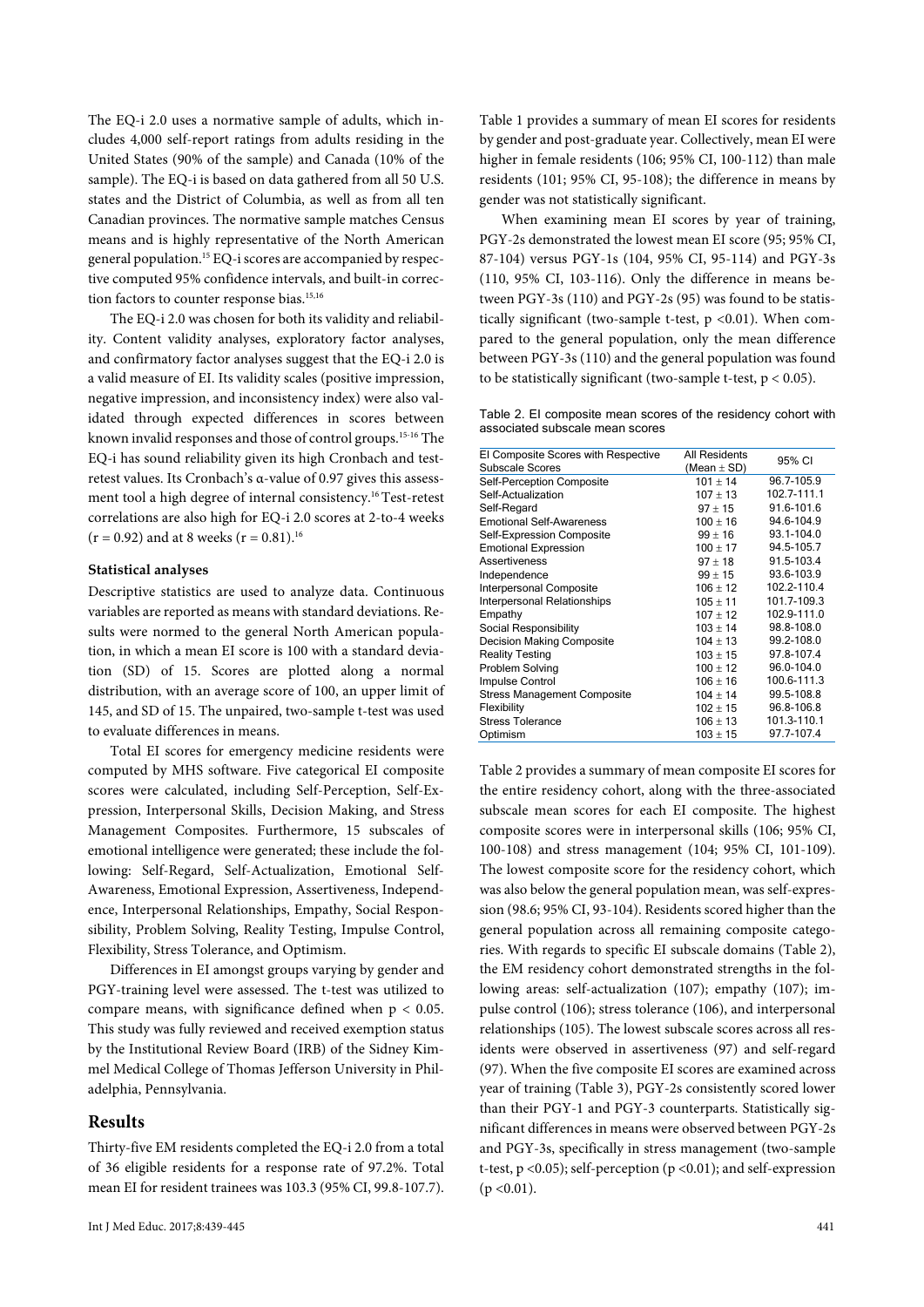Table 3. EI composite and subscale mean scores by level of training (PGY1-3)

| El Composite Scores with Respective | PGY-1        |         | PGY-2                     |        | PGY-3                           |         |
|-------------------------------------|--------------|---------|---------------------------|--------|---------------------------------|---------|
| Subscale Scores                     | Mean, SD     | 95% CI  | Mean, SD                  | 95% CI | Mean, SD                        | 95% CI  |
| Self-Perception Composite           | $104 \pm 18$ | 94-114  | $93 \pm 12$ <sup>*</sup>  | 86-100 | $106 \pm 9.0^*$                 | 101-111 |
| Self-Actualization                  | $110 \pm 13$ | 102-117 | $99 \pm 15^{\dagger}$     | 91-108 | $111 \pm 11$ <sup>#</sup>       | 105-117 |
| Self-Regard                         | $100 \pm 17$ | 90-109  | $89 \pm 11$ <sup>11</sup> | 82-95  | $101 \pm 8.4^{\dagger}$         | 96-106  |
| <b>Emotional Self-Awareness</b>     | $100 \pm 21$ | 88-113  | $95 \pm 9.0$              | 89-100 | $104 \pm 12$                    | 97-111  |
| Self-Expression Composite           | $100 \pm 21$ | 87-112  | $90 \pm 17$ <sup>1</sup>  | 80-100 | $106 \pm 8.4$ <sup>*</sup>      | 101-110 |
| <b>Emotional Expression</b>         | $100 \pm 10$ | 95-106  | $96 \pm 10$               | 90-102 | $103 \pm 13$                    | 96-110  |
| <b>Assertiveness</b>                | $99 \pm 16$  | 90-108  | $88 \pm 15$ <sup>11</sup> | 79-96  | $105 \pm 7.3^{\dagger}$         | 101-109 |
| Independence                        | $99 \pm 14$  | 91-107  | $90 \pm 14$ <sup>11</sup> | 82-98  | $107 \pm 13^{+}$                | 99-114  |
| Interpersonal Composite             | $109 \pm 12$ | 102-116 | $100 \pm 18$              | 90-111 | $110 \pm 7.7$ <sup>§</sup>      | 105-114 |
| Interpersonal Relationships         | $105 \pm 19$ | 95-116  | $103 \pm 15$              | 94-112 | $108 \pm 7.4$                   | 104-112 |
| Empathy                             | $110 \pm 16$ | 100-118 | $102 \pm 17$              | 92-111 | $109 \pm 17^{\ddagger}$         | 100-119 |
| Social Responsibility               | $107 \pm 14$ | 99-115  | $95 \pm 13^{+}$           | 87-102 | $108 \pm 8.7^{\dagger}$         | 103-113 |
| <b>Decision Making Composite</b>    | $101 \pm 18$ | 91-111  | $99 \pm 15$               | 90-108 | $110 \pm 14$                    | 102-118 |
| <b>Reality Testing</b>              | $102 \pm 12$ | 95-108  | $98 \pm 21$               | 86-110 | $108 \pm 10$                    | 102-114 |
| Problem Solving                     | $97 \pm 18$  | 87-108  | $94 \pm 9.0^{\dagger}$    | 89-100 | $108 \pm 9.2^{\dagger}$         | 103-113 |
| Impulse Control                     | $104 \pm 13$ | 96-112  | $106 \pm 12$              | 90-113 | $108 \pm 13$                    | 100-116 |
| <b>Stress Management Composite</b>  | $105 \pm 19$ | 94-116  | $97 \pm 15$ <sup>*</sup>  | 88-106 | $110 \pm 12^{5}$                | 103-117 |
| Flexibility                         | $103 \pm 14$ | 95-111  | $97 \pm 13$               | 89-104 | $105 \pm 14$                    | 98-113  |
| <b>Stress Tolerance</b>             | $103 \pm 13$ | 96-111  | $101 \pm 13^{\dagger}$    | 93-109 | $113 \pm 7.6^{\dagger\ddagger}$ | 109-117 |
| Optimism                            | $105 \pm 16$ | 96-115  | $96 \pm 14^{\dagger}$     | 88-104 | $106 \pm 8.6^{\dagger}$         | 101-110 |
| <b>Total EI</b>                     | $104 \pm 16$ | 95-114  | $95 \pm 14$               | 87-104 | $110 \pm 12$                    | 103-116 |
|                                     |              |         |                           |        |                                 |         |

\* Differences in specific mean composite EI scores between PGY-2 and PGY-3 residents (where PGY-2 < PGY-3) were observed to be statistically significant for self-perception (unpaired t-test, p <0.01), self-expression (unpaired t-test, p< 0.01), and stress management (unpaired t-test, p <0.05).<br>†Differences in specific mean subscale El scores between PGY-2 and PGY-3 residents (where PGY-2 < PGY-3) were

exponsibility (unpaired t-test, p <0.05), self-regard (unpaired t-test, p <0.01), assertiveness (unpaired t-test, p <0.01), independence (unpaired t-test, p <0.01), social responsibility (unpaired t-test, p <0.01), social

p <0.01), problem solving (unpaired t-test, p <0.01), stress tolerance (unpaired t-test, p <0.05), and optimism (unpaired t-test, p <0.05).<br>+Differences in specific mean subscale El scores between PGY-3 residents and the g

(unpaired t-test, p <0.05).<br>®Differences in specific mean composite El scores between PGY-3 residents and the general population (where general population < PGY-3 residents) were observed to be statistically<br>®ignificant f

PGY-1 subgroup analysis (Table 3) revealed strengths in empathy (110), self-actualization (110), social responsibility (107), optimism (105), interpersonal relationships (105), and impulse control (104); lowest PGY-1 scores were observed in problem-solving (97), assertiveness (99), and independence (99).

PGY-2 subgroup analysis (Table 3) revealed lower scores in self-regard (89), assertiveness (88), independence (90), problem-solving (94), flexibility (97), and optimism (96). With the exception of impulse control, PGY-2s scored lower across all subscales of EI when compared to their PGY-1 and PGY-3 counterparts. Statistically significant differences were noted in PGY-2 subscale scores when compared to the general population, specifically for self-regard (two-sample ttest, p <0.05) and two of the three sub-scales within the selfexpression composite: assertiveness (two-sample t-test, p  $(0.01)$ ; and independence (p $(0.05)$ .

PGY-3 residents scored highest in nearly all (14 out of 15) subscales of EI (Table 3). Highest PGY-3 EI scores were in stress tolerance (113), self-actualization (111), and empathy (109). All PGY-3 mean scores of EI by subcategory were above the means for the general population, but were only statistically significant for stress tolerance (two-sample t-test,  $p$  <0.01); self-actualization ( $p$  <0.05); and empathy ( $p$  <0.05). Relative to their EM peers, statistically significant differences in EI subscale scores were observed between PGY-2s and PGY-3s for self-actualization (two-sample t-test, p <0.05), self-regard ( $p < 0.01$ ), assertiveness ( $p < 0.01$ ), independence (p <0.01), social responsibility (p <0.01), problem solving (p  $(0.01)$ , stress tolerance (p $(0.05)$ , and optimism (p $(0.05)$ .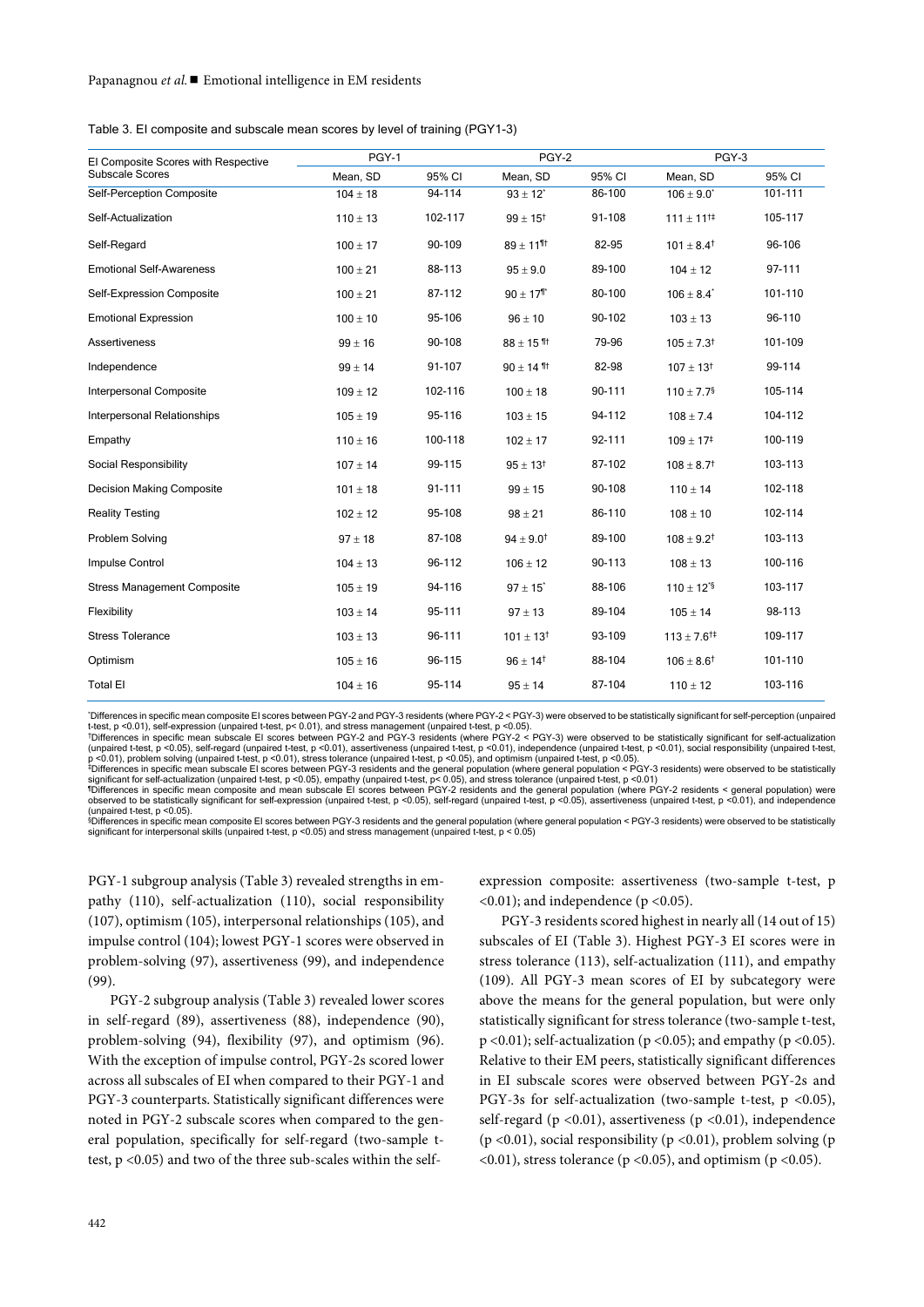#### **Discussion**

In this study, patterns of emotional intelligence in EM residents are examined across gender and post-graduate year of training. To this effect, a working EI profile of EM residents at our institution is defined, and trends across our three progressive classes of residents are described. Residents scored above the general population in total EI and across four of the five composite scales. A positive linear relationship between years of training and EI was not observed in the sample. In fact, the mean PGY-2 EI score was not only lower than the mean PGY-1 score but also below the national average. This difference in total EI between PGY-2s and the general population was not statistically significant. A statistical significant difference in total EI score, however, was observed between PGY-2 and PGY-3 cohorts, raising the question as to what are the factors that contributed to this finding.

Two potential possibilities merit consideration: either the PGY-2 cohort was an outlier, with poor baseline EI; or being in the middle of their training, when stress and self-doubt are at their highest, was responsible for their underperformance. The second-year EM resident is expected to evaluate a larger volume of patients; to have acquired a higher level of medical knowledge, and to care for critically-ill patients with a marked increase in responsibility.<sup>17</sup> The literature suggests that caring for severely- and critically-ill patients can have a negative toll on a provider's emotional and physical well-being, especially in the nascent stages of transition.<sup>18-20</sup> Further investigation with longitudinal reassessment of trainee EI may be helpful in clarifying this observation. If so, additional wellness interventions may be required at this potential training nadir.

Based on overall findings, the data suggests that residents may be struggling with self-expression and self-perception. This is perhaps not surprising when one considers the overall milieu of healthcare-based education, which has been criticized for poor adoption of the medical humanities, $21$  a meagre emphasis on self-expression,<sup>22</sup> and questionable self-reflective exercises.<sup>23</sup> Training environments across residencies are quite variable, and often dependent on the supervising faculty to create a culture that encourages reflection and feedback. While some supervising faculty physicians may nurture environments that support discussion and debate, others may opt for a different, less supportive style.<sup>24</sup> Lastly, it is plausible that residents may struggle with their large and varied time commitments. Self-expression is difficult to practice when balanced against the clinical, academic, and professional demands a trainee requires to advance.

As stewards of physicians-in-training, residency leadership have the opportunity to create training opportunities to assist the resiliency needed to cope with these challenges. Two particular areas of interest that can potentially address the aforementioned include learner well-being and resident

self-expression.

Training interventions that promote resident wellness are paramount,<sup>24</sup> and can benefit from an improved understanding of cohort EI strengths and weakness. One the most studied interventions on resident wellness, thus far, has been the introduction of work hour restrictions for residents, with many studies revealing a positive impact on self-perceived resident wellness, fatigue, burnout, and physiological distress.25-27 Stanford University provides another exemplar, their Balance in Life Program, which provides their residents with mentorship and leadership training; stocks resident environments with healthy foods and snacks; offers residents resources that foster mental, emotional and physical health; and hosts social gatherings and events.<sup>28</sup>

Medical education programs that encourage self-expression exist and typically approach learners through various artistic activities such as self-reflective exercises.<sup>29-32</sup> They have shown modest improvements in medical student EM clerkship performance.<sup>32</sup>

The fact that second-year residents exhibited lower scores relative to the general population in self-regard and assertiveness, as well as lower scores in stress tolerance and optimism relative to their counterparts, is of high concern. Transitions in residency training, graded responsibility, and increased workloads are tipping points in residency, and require sound emotional intelligence to counteract them. Attention to trainee stress tolerance, assertiveness, and optimism is key to promoting a culture of wellness and resiliency during post-graduate training. In addition to the aforementioned, promoting an open culture of learning and discussion in the emergency department, strengthening resident education, and encouraging real-time feedback for residents can further promote resident wellness.

Integrating newer learning modalities, such as simulation-based education,<sup>33</sup> mixed modality/asynchronous learning,34-36 and the free-open-access-medical education (FOAMED) electronic movement<sup>36</sup> can also foster the intellectual exchange of ideas and socialize the learning experience.<sup>35</sup> Additionally, placing an emphasis on continuous, high-quality feedback in the ED can potentially promote EI through better and more accurate reflection.<sup>36</sup>

That PGY-3s demonstrated the highest EI scores is encouraging. While correlation is not causation, this potentially suggests that EM residency training may have a positive impact on the development of emotional intelligence. While intuitive, other specialties have demonstrated the opposite pattern.<sup>11</sup> Given the marked difference comparing surgical subspecialty training to EM, it's unclear if the contradictory results are related to practice variation or represent a true dispute. This contradiction merits further study employing qualitative approaches (i.e., resident interviews, focus group) and perhaps aptitude-based assessments of emotional intelligence.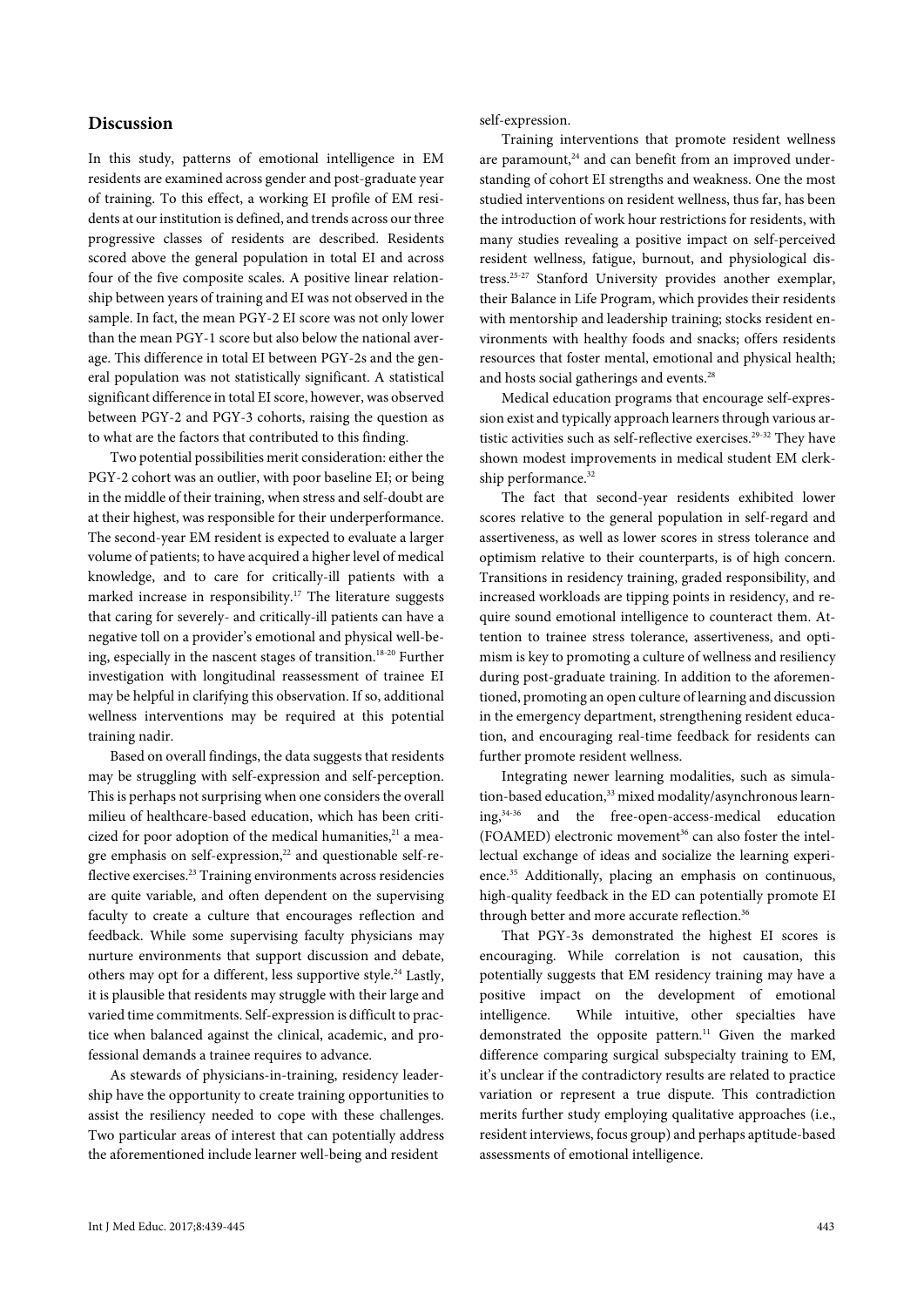#### **Limitations**

Although our study is one of the first to measure EI in EM residents, it has a number of limitations. Despite a >97% response rate, our total cohort size was 35 residents or 11-12 per post-graduate training year. A larger sampling of participants would have provided for more robust data and trends of emotional intelligence across years of training. Furthermore, our study takes a 'point-in-time' view of EI with no assessment of how EI trends for an individual over time. Subsequent studies of emotional intelligence should re-test participants at the beginning and start of each year of residency training; in this manner, each participant would also serve as a control for himself/herself. Similarly, the data was not segregated by age.

The science of assessing EI remains a challenge, and despite being a psychometrically validated tool, the EQ-i 2.0 has its own intrinsic limitations. The EQ-i 2.0 relies on a participant's self-assessment. While the instrument incorporates correction factors for item responses, it is conceivable that participants may opt to deliberately overestimate and/or underestimate their responses to statements in hopes of improving their EI scores. While this would be difficult to account for with the EQ-i 2.0, other instruments of emotional intelligence are aptitude- and task-based, making deliberate over- and underestimations more challenging. The Mayer-Salovey-Caruso Emotional Intelligence Test (MSCEIT), as an example, is an ability-based measure of emotional intelligence, and tests the participant's ability to perceive, use, understand, and regulate his/her emotions.<sup>38</sup> Future studies of emotional intelligence utilizing several different assessments and correlating results may offer a more accurate representation of EI, and change in EI, over the course of training.

Finally, the current study does not correlate EI with resident performance during training. It would be of value to ascertain if EI has the ability to predict resident performance (i.e., does a low subscale score in empathy correlate with poor patient satisfaction ratings). Similarly, future studies should also aim to collect data on residents' perceived stress level. If a correlation between EI and perceived stress level does exist, it is quite possible that EI assessments have the potential to identify vulnerable and at-risk resident physicians who may require immediate and targeted wellness interventions.

#### **Conclusions**

The present study identifies EI strengths and weaknesses in a cohort of EM residents, which has the potential to inform education leadership in efforts to improve wellness and training. A linear relationship of emotional intelligence with EM residency training was not identified in the current study; however, data suggests that there are specific aspects of EI that decline in the second year of training. While a qualitative evaluation is needed to identify the underlying themes that would explain these observations, residency and wellness training interventions should address learner self-regard, assertiveness, stress tolerance, and self-expression. Findings

of this study offer significant insights into effective medical education programming in EM, specifically for program design for EM resident trainees, particularly during a climate of heightened awareness of resident burnout, mental health, resiliency, and wellness. The overarching goal will be to align training in EI with core competencies and milestones set forward by the Accreditation Council for Graduate Medical Education. Further research will be needed to clarify the natural course of EI development in resident learners and its impact on success during training.

#### **Conflict of Interest**

The authors declare that they have no conflict of interest.

## **References**

1. McKinley SK, Petrusa ER, Fiedeldey-Van Dijk C, Mullen JT, Smink DS, et al. Are there gender differences in the emotional intelligence of resident physicians? J Surg Educ. 2014; 71(6):e33-40.

2. Johnson JM, Stern TA. Teaching residents about emotional intelligence and its impact on leadership. Academic psychiatry. Acad Psychiatry. 2014; 38(4):510-513.

3. Olson K, Kemper KJ, Mahan JD. What factors promote resilience and protect against burnout in first-year pediatric and medicine-pediatric residents? J Evid Based Complementary Altern Med.2015; 20(3):192-198.

4. Weng HC, Hung CM, Liu YT, Cheng YJ, Yen CY, Chang CC, et al. Associations between emotional intelligence and doctor burnout, job satisfaction and patient satisfaction. Med Educ. 2011;45(8):835-42.

5. Griffith CH, Wilson JF, Langer S, Haist SA. House staff nonverbal communication skills and standardized patient satisfaction. J Gen Intern Med.2003;18(3):170-4.

6. DiMatteo MR, Taranta A, Friedman H, Prince LM. Predicting patient satisfaction from physicians' nonverbal communication skills. Med Care. 1980;18(4):376-87.

7. Matthew G, Zeidner M. Emotional intelligence, adaptation to stressful encounters and health outcomes. In: Bar-On R, Parker JDA, editors. The handbook of emotional intelligence. San Francisco, CA: Jossey-Bass/Pfeiffer; 2001. 8. Snyder CR, Dinoff BL. Coping: where have you been? In: Snyder CR, editor. Coping: the psychology of what works. New York: Oxford University Press; 1999.

9. Ciarrochi J, Dean FP, Anderson S. Emotional intelligence moderates the relationship between stress and mental health. Personality and Individual Differences.2002; 32(2):197-209.

10. Ogunyemi D, Mehta S, Turner A, Kim D, Alexander C. Emotional intelligence characteristics in a cohort of faculty, residents, and medical students. J Reprod Med. 2014; 59(5-6):279-284.

11. Chan K, Petrisor B, Bhandari M. Emotional intelligence in orthopedic surgery residents. Can J Surg. 2014;57(2):89-93.

12. Dugan JW, Weatherly RA, Girod DA, Barber CE, Tsue TT. A longitudinal study of emotional intelligence training for otolaryngology residents and faculty. JAMA Otolaryngol Head Neck Surg. 2014;140(8):720-726.

13. McKinley SK, Petrusa ER, Fiedeldey-Van Dijk C, Mullen JT, Smink DS, Scott-Vernaglia SE, et al. A multi-institutional study of the emotional intelligence of resident physicians. Am J Surg.2015; 209(1):26-33.

14. Bar-On R. The Bar-On model of emotional-social intelligence (ESI). Psicothema.2006; 18 Suppl:13-25.

15. van Zyl CJ. The psychometric properties of the emotional quotient inventory 2.0 in South Africa. SA Journal of Industrial Psychology.2014;40i1:1192. 16. The Science Behind EQ-i 2.0. Tap.mhs.com. 2017 [cited 20 November 2017]; Available at[: https://tap.mhs.com/EQi20TheScience.aspx.](https://tap.mhs.com/EQi20TheScience.aspx)

17. The Emergency Medicine Milestone Project. ABEM.org. 2017 [cited 20 November 2017]; Available at [https://www.abem.org/public/docs/default](https://www.abem.org/public/docs/default-source/migrated-documents-and-files/em-milestones.pdf?sfvrsn=6)[source/migrated-documents-and-files/em-milestones.pdf?sfvrsn=6.](https://www.abem.org/public/docs/default-source/migrated-documents-and-files/em-milestones.pdf?sfvrsn=6)

18. Strote J, Schroeder E, Lemos J, Paganelli R, Solberg J, Range Hutson H. Academic emergency physicians' experiences with patient death. Acad Emerg Med.2011;18:255-260.